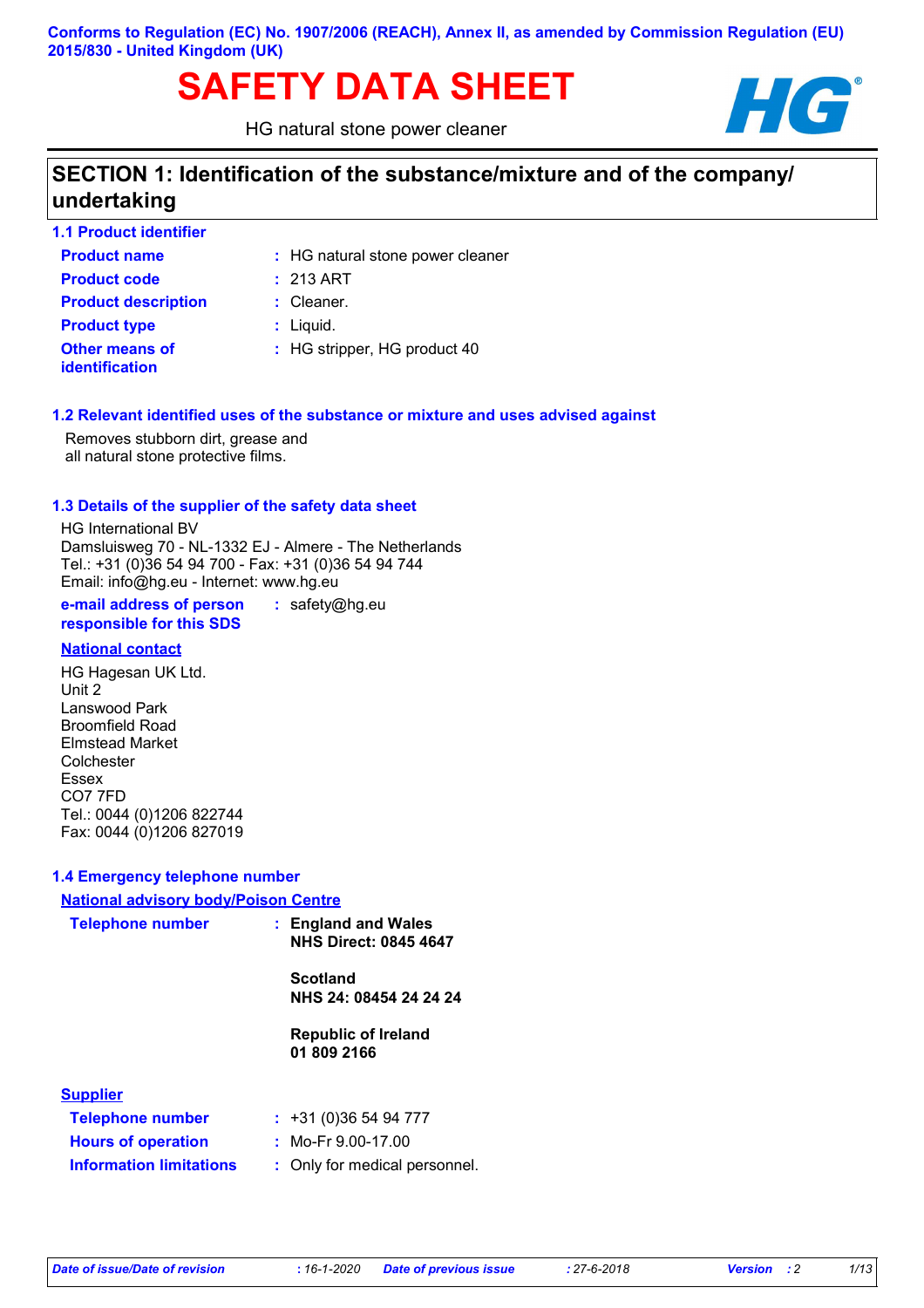# **SECTION 2: Hazards identification**

#### **2.1 Classification of the substance or mixture**

**Product definition :** Mixture

### **Classification according to Regulation (EC) No. 1272/2008 [CLP/GHS]**

Eye Dam. 1, H318

The product is classified as hazardous according to Regulation (EC) 1272/2008 as amended.

| <b>Ingredients of unknown</b> |  |
|-------------------------------|--|
| toxicity                      |  |
| Ingredients of unknown        |  |

#### **ecotoxicity**

See Section 16 for the full text of the H statements declared above.

See Section 11 for more detailed information on health effects and symptoms.

#### **2.2 Label elements**

**Hazard pictograms :**



| <b>Signal word</b>                                                                                                                                              |  | : Danger                                                                                                                              |  |  |
|-----------------------------------------------------------------------------------------------------------------------------------------------------------------|--|---------------------------------------------------------------------------------------------------------------------------------------|--|--|
| <b>Hazard statements</b>                                                                                                                                        |  | : Causes serious eye damage.                                                                                                          |  |  |
| <b>Precautionary statements</b>                                                                                                                                 |  |                                                                                                                                       |  |  |
| <b>General</b>                                                                                                                                                  |  | : If medical advice is needed, have product container or label at hand. Keep out of<br>reach of children.                             |  |  |
| <b>Prevention</b>                                                                                                                                               |  | : Wear eye protection.                                                                                                                |  |  |
| <b>Response</b>                                                                                                                                                 |  | : IF IN EYES: Rinse cautiously with water for several minutes. Remove contact<br>lenses, if present and easy to do. Continue rinsing. |  |  |
| <b>Storage</b>                                                                                                                                                  |  | : Not applicable                                                                                                                      |  |  |
| <b>Disposal</b>                                                                                                                                                 |  | Not applicable                                                                                                                        |  |  |
| <b>Hazardous ingredients</b>                                                                                                                                    |  | : Alcohols, C9-11, ethoxylated                                                                                                        |  |  |
| <b>Supplemental label</b><br>elements                                                                                                                           |  | : Contains 2-methyl-2H-isothiazol-3-one. May produce an allergic reaction.                                                            |  |  |
| <b>Annex XVII - Restrictions</b><br>on the manufacture,<br>placing on the market and<br>use of certain dangerous<br>substances, mixtures and<br><b>articles</b> |  | : Not applicable.                                                                                                                     |  |  |
| <b>Special packaging requirements</b>                                                                                                                           |  |                                                                                                                                       |  |  |
| <b>Containers to be fitted</b><br>with child-resistant<br>fastenings                                                                                            |  | : Not applicable.                                                                                                                     |  |  |
| Tactile warning of danger : Not applicable.                                                                                                                     |  |                                                                                                                                       |  |  |
| <b>2.3 Other hazards</b><br>Other hazards which do<br>not result in classification                                                                              |  | : None known.                                                                                                                         |  |  |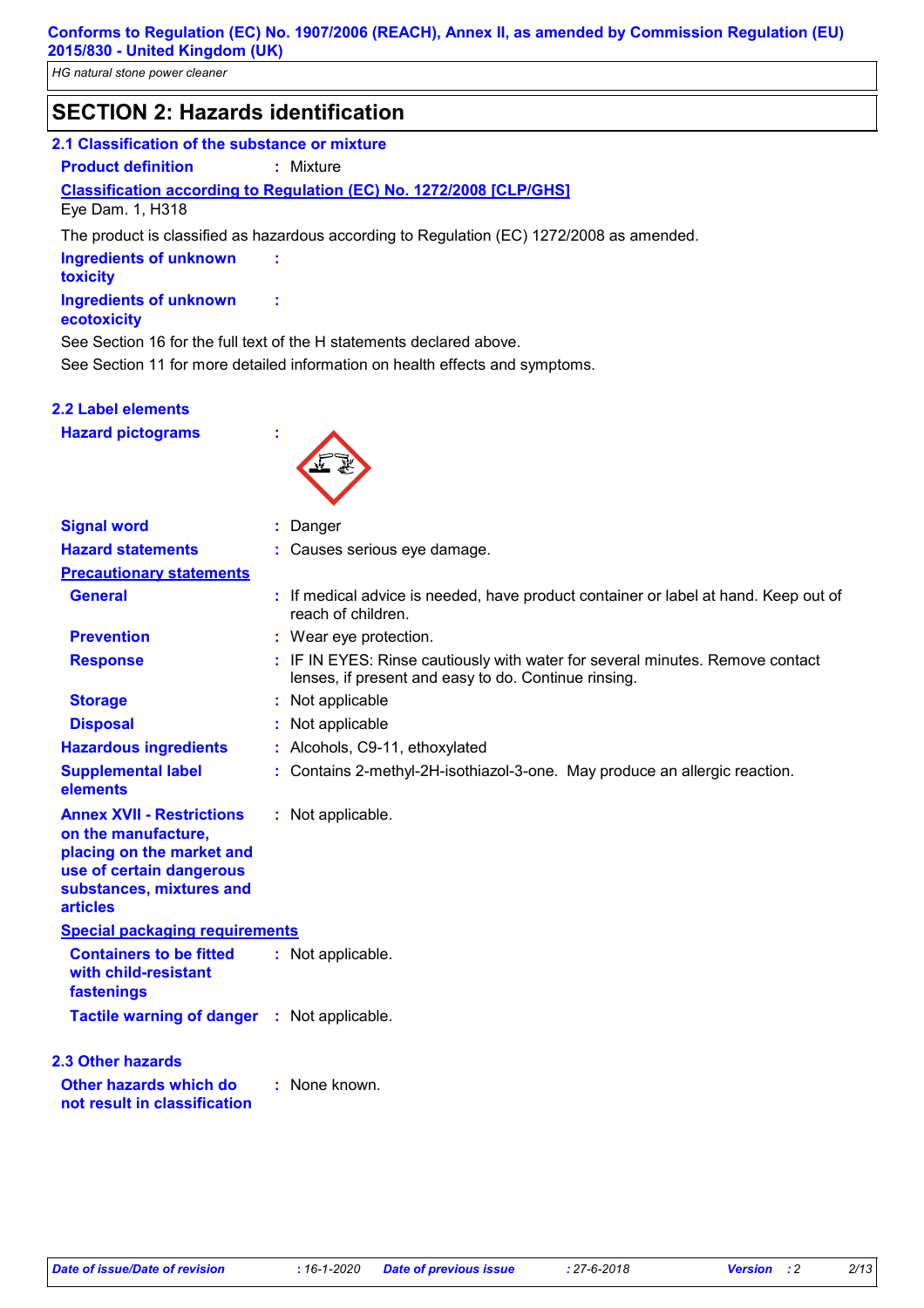# **SECTION 3: Composition/information on ingredients**

| <b>Product/ingredient name</b> | <b>Identifiers</b>                                      | $\frac{9}{6}$ | <b>Regulation (EC) No.</b><br>1272/2008 [CLP]                                 | <b>Type</b> |
|--------------------------------|---------------------------------------------------------|---------------|-------------------------------------------------------------------------------|-------------|
| 2-(2-butoxyethoxy) ethanol     | $EC: 203-961-6$<br>CAS: 112-34-5<br>Index: 603-096-00-8 | $≥5 - < 10$   | Eye Irrit. 2, H319                                                            | [1] [2]     |
| Alcohols, C9-11, ethoxylated   | CAS: 68439-46-3 /<br>160901-09-7                        | $\geq 3 - 5$  | Acute Tox. 4, H302<br>Eye Dam. 1, H318                                        | $[1]$       |
|                                |                                                         |               | See Section 16 for<br>the full text of the H<br>statements declared<br>above. |             |

There are no additional ingredients present which, within the current knowledge of the supplier and in the concentrations applicable, are classified as hazardous to health or the environment, are PBTs, vPvBs or Substances of equivalent concern, or have been assigned a workplace exposure limit and hence require reporting in this section.

#### **T**<sub>vpe</sub>

[1] Substance classified with a health or environmental hazard

[2] Substance with a workplace exposure limit

- [3] Substance meets the criteria for PBT according to Regulation (EC) No. 1907/2006, Annex XIII
- [4] Substance meets the criteria for vPvB according to Regulation (EC) No. 1907/2006, Annex XIII

[5] Substance of equivalent concern

[6] Additional disclosure due to company policy

Occupational exposure limits, if available, are listed in Section 8.

# **SECTION 4: First aid measures**

#### **4.1 Description of first aid measures**

| <b>Eye contact</b>                | : Get medical attention immediately. Call a poison center or physician. Immediately<br>flush eyes with plenty of water, occasionally lifting the upper and lower eyelids.<br>Check for and remove any contact lenses. Continue to rinse for at least 10 minutes.<br>Chemical burns must be treated promptly by a physician.                                                                                                           |
|-----------------------------------|---------------------------------------------------------------------------------------------------------------------------------------------------------------------------------------------------------------------------------------------------------------------------------------------------------------------------------------------------------------------------------------------------------------------------------------|
| <b>Inhalation</b>                 | : Get medical attention if symptoms occur. Remove victim to fresh air and keep at<br>rest in a position comfortable for breathing.                                                                                                                                                                                                                                                                                                    |
| <b>Skin contact</b>               | : Get medical attention immediately. Call a poison center or physician. Flush<br>contaminated skin with plenty of water. Remove contaminated clothing and shoes.<br>Wash contaminated clothing thoroughly with water before removing it, or wear<br>gloves. Continue to rinse for at least 10 minutes. Chemical burns must be treated<br>promptly by a physician. Wash clothing before reuse. Clean shoes thoroughly<br>before reuse. |
| <b>Ingestion</b>                  | : Get medical attention immediately. Call a poison center or physician. Chemical<br>burns must be treated promptly by a physician.                                                                                                                                                                                                                                                                                                    |
| <b>Protection of first-aiders</b> | : No action shall be taken involving any personal risk or without suitable training. If it<br>is suspected that fumes are still present, the rescuer should wear an appropriate<br>mask or self-contained breathing apparatus. It may be dangerous to the person<br>providing aid to give mouth-to-mouth resuscitation. Wash contaminated clothing<br>thoroughly with water before removing it, or wear gloves.                       |

#### **4.2 Most important symptoms and effects, both acute and delayed**

| <b>Over-exposure signs/symptoms</b> |                                                                              |
|-------------------------------------|------------------------------------------------------------------------------|
| <b>Eye contact</b>                  | : Adverse symptoms may include the following:<br>pain<br>watering<br>redness |
| <b>Inhalation</b>                   | : No specific data.                                                          |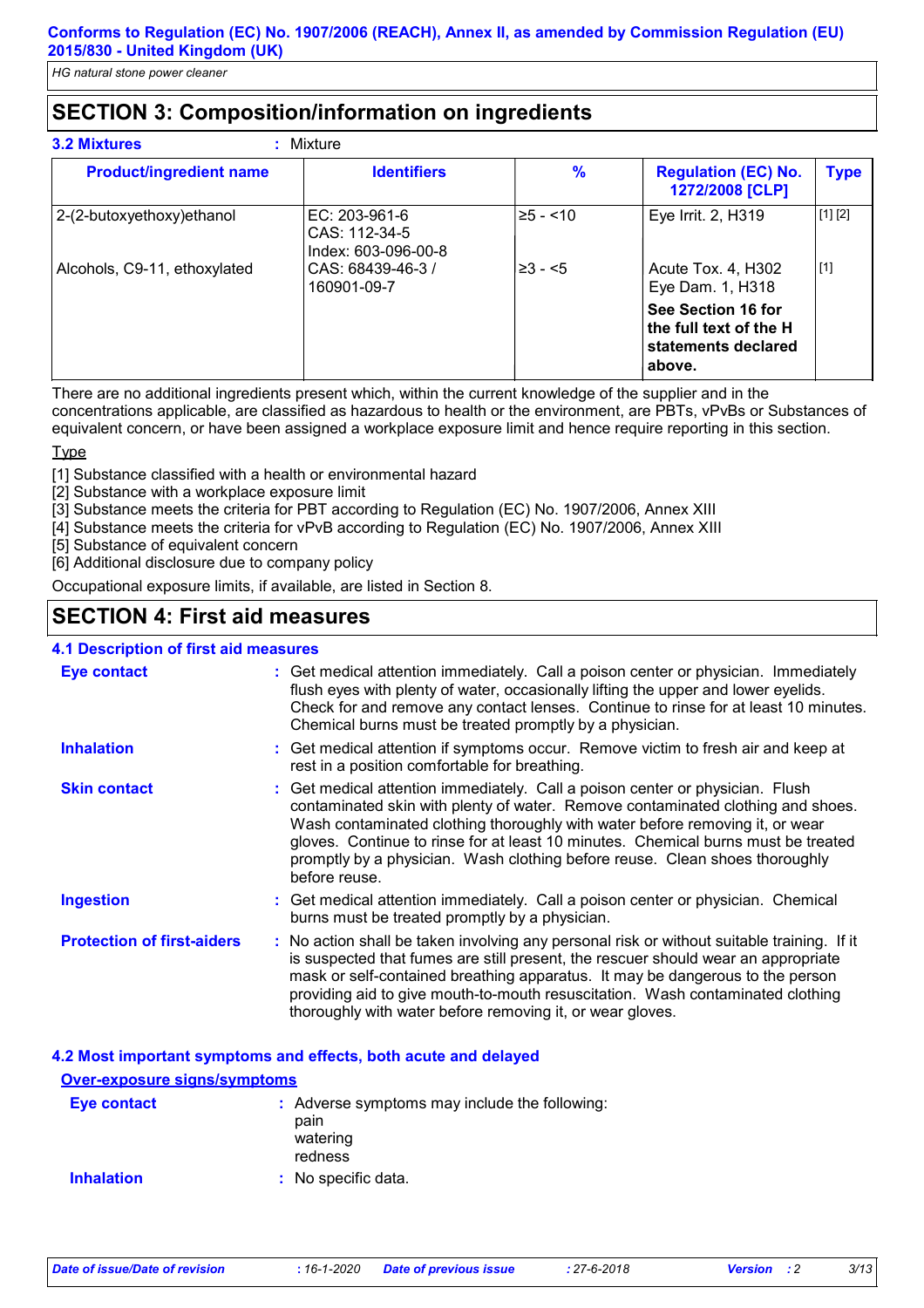# **SECTION 4: First aid measures**

| <b>Skin contact</b> | : Adverse symptoms may include the following:<br>pain or irritation<br>redness<br>blistering may occur |
|---------------------|--------------------------------------------------------------------------------------------------------|
| <b>Ingestion</b>    | : Adverse symptoms may include the following:<br>stomach pains                                         |

#### **4.3 Indication of any immediate medical attention and special treatment needed**

| <b>Notes to physician</b>  | : Treat symptomatically. Contact poison treatment specialist immediately if large |
|----------------------------|-----------------------------------------------------------------------------------|
|                            | quantities have been ingested or inhaled.                                         |
| <b>Specific treatments</b> | : No specific treatment.                                                          |

# **SECTION 5: Firefighting measures**

| 5.1 Extinguishing media<br><b>Suitable extinguishing</b>  | : Not applicable                                                                                                                                                                                                                                                                                                                                                      |
|-----------------------------------------------------------|-----------------------------------------------------------------------------------------------------------------------------------------------------------------------------------------------------------------------------------------------------------------------------------------------------------------------------------------------------------------------|
| media                                                     |                                                                                                                                                                                                                                                                                                                                                                       |
| <b>Unsuitable extinguishing</b><br>media                  | : Not applicable                                                                                                                                                                                                                                                                                                                                                      |
| 5.2 Special hazards arising from the substance or mixture |                                                                                                                                                                                                                                                                                                                                                                       |
| <b>Hazards from the</b><br>substance or mixture           | : In a fire or if heated, a pressure increase will occur and the container may burst.                                                                                                                                                                                                                                                                                 |
| <b>Hazardous combustion</b><br>products                   | : Decomposition products may include the following materials:<br>carbon dioxide<br>carbon monoxide<br>phosphorus oxides<br>metal oxide/oxides                                                                                                                                                                                                                         |
| <b>5.3 Advice for firefighters</b>                        |                                                                                                                                                                                                                                                                                                                                                                       |
| <b>Special protective actions</b><br>for fire-fighters    | : Promptly isolate the scene by removing all persons from the vicinity of the incident if<br>there is a fire. No action shall be taken involving any personal risk or without<br>suitable training.                                                                                                                                                                   |
| <b>Special protective</b><br>equipment for fire-fighters  | : Fire-fighters should wear appropriate protective equipment and self-contained<br>breathing apparatus (SCBA) with a full face-piece operated in positive pressure<br>mode. Clothing for fire-fighters (including helmets, protective boots and gloves)<br>conforming to European standard EN 469 will provide a basic level of protection for<br>chemical incidents. |

# **SECTION 6: Accidental release measures**

| 6.1 Personal precautions, protective equipment and emergency procedures |  |                                                                                                                                                                                                                                                                                                                                                                                                                |  |  |
|-------------------------------------------------------------------------|--|----------------------------------------------------------------------------------------------------------------------------------------------------------------------------------------------------------------------------------------------------------------------------------------------------------------------------------------------------------------------------------------------------------------|--|--|
| For non-emergency<br>personnel                                          |  | : No action shall be taken involving any personal risk or without suitable training.<br>Evacuate surrounding areas. Keep unnecessary and unprotected personnel from<br>entering. Do not touch or walk through spilt material. Do not breathe vapour or mist.<br>Provide adequate ventilation. Wear appropriate respirator when ventilation is<br>inadequate. Put on appropriate personal protective equipment. |  |  |
|                                                                         |  | For emergency responders : If specialised clothing is required to deal with the spillage, take note of any<br>information in Section 8 on suitable and unsuitable materials. See also the<br>information in "For non-emergency personnel".                                                                                                                                                                     |  |  |
| <b>6.2 Environmental</b><br>precautions                                 |  | : Avoid dispersal of spilt material and runoff and contact with soil, waterways, drains<br>and sewers. Inform the relevant authorities if the product has caused environmental<br>pollution (sewers, waterways, soil or air).                                                                                                                                                                                  |  |  |

#### **6.3 Methods and material for containment and cleaning up**

| Date of issue/Date of revision | : 16-1-2020 Date of previous issue | : 27-6-2018 | <b>Version</b> : 2 | 4/13 |
|--------------------------------|------------------------------------|-------------|--------------------|------|
|                                |                                    |             |                    |      |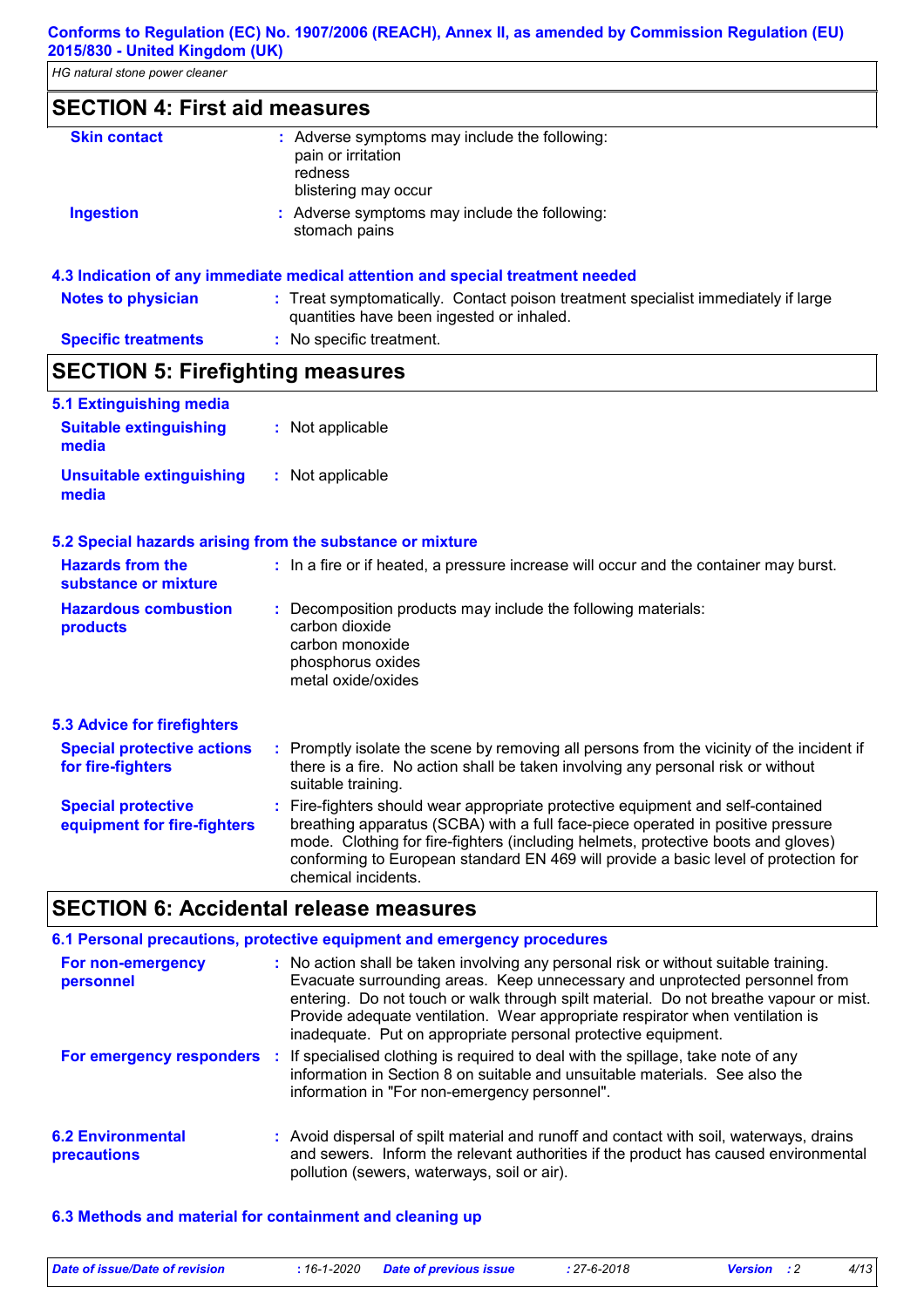#### **SECTION 6: Accidental release measures**

| <b>Small spill</b>                               | : Stop leak if without risk. Move containers from spill area. Dilute with water and mop<br>up if water-soluble. Alternatively, or if water-insoluble, absorb with an inert dry<br>material and place in an appropriate waste disposal container. Dispose of via a<br>licensed waste disposal contractor.                                                                                                                                                                                                                                                                                          |
|--------------------------------------------------|---------------------------------------------------------------------------------------------------------------------------------------------------------------------------------------------------------------------------------------------------------------------------------------------------------------------------------------------------------------------------------------------------------------------------------------------------------------------------------------------------------------------------------------------------------------------------------------------------|
| <b>Large spill</b>                               | : Stop leak if without risk. Move containers from spill area. Approach the release<br>from upwind. Prevent entry into sewers, water courses, basements or confined<br>areas. Wash spillages into an effluent treatment plant or proceed as follows.<br>Contain and collect spillage with non-combustible, absorbent material e.g. sand,<br>earth, vermiculite or diatomaceous earth and place in container for disposal<br>according to local regulations. Dispose of via a licensed waste disposal contractor.<br>Contaminated absorbent material may pose the same hazard as the spilt product. |
| <b>6.4 Reference to other</b><br><b>sections</b> | : See Section 1 for emergency contact information.<br>See Section 8 for information on appropriate personal protective equipment.<br>See Section 13 for additional waste treatment information.                                                                                                                                                                                                                                                                                                                                                                                                   |

### **SECTION 7: Handling and storage**

The information in this section contains generic advice and guidance. The list of Identified Uses in Section 1 should be consulted for any available use-specific information provided in the Exposure Scenario(s).

#### **7.1 Precautions for safe handling**

| <b>Protective measures</b>                       | : Put on appropriate personal protective equipment (see Section 8). Do not get in<br>eyes or on skin or clothing. Do not breathe vapour or mist. Do not ingest. If during<br>normal use the material presents a respiratory hazard, use only with adequate<br>ventilation or wear appropriate respirator. Keep in the original container or an<br>approved alternative made from a compatible material, kept tightly closed when not<br>in use. Empty containers retain product residue and can be hazardous. Do not<br>reuse container. |
|--------------------------------------------------|------------------------------------------------------------------------------------------------------------------------------------------------------------------------------------------------------------------------------------------------------------------------------------------------------------------------------------------------------------------------------------------------------------------------------------------------------------------------------------------------------------------------------------------|
| <b>Advice on general</b><br>occupational hygiene | : Eating, drinking and smoking should be prohibited in areas where this material is<br>handled, stored and processed. Workers should wash hands and face before<br>eating, drinking and smoking. Remove contaminated clothing and protective<br>equipment before entering eating areas. See also Section 8 for additional<br>information on hygiene measures.                                                                                                                                                                            |

#### **7.2 Conditions for safe storage, including any incompatibilities**

Store in accordance with local regulations. Store in original container protected from direct sunlight in a dry, cool and well-ventilated area, away from incompatible materials (see Section 10) and food and drink. Store locked up. Keep container tightly closed and sealed until ready for use. Containers that have been opened must be carefully resealed and kept upright to prevent leakage. Do not store in unlabelled containers. Use appropriate containment to avoid environmental contamination. See Section 10 for incompatible materials before handling or use.

| 7.3 Specific end use(s)                        |                  |
|------------------------------------------------|------------------|
| <b>Recommendations</b>                         | ٠<br>٠           |
| Industrial sector specific<br><b>solutions</b> | : Not available. |

### **SECTION 8: Exposure controls/personal protection**

The information in this section contains generic advice and guidance. Information is provided based on typical anticipated uses of the product. Additional measures might be required for bulk handling or other uses that could significantly increase worker exposure or environmental releases.

#### **8.1 Control parameters**

#### **Occupational exposure limits**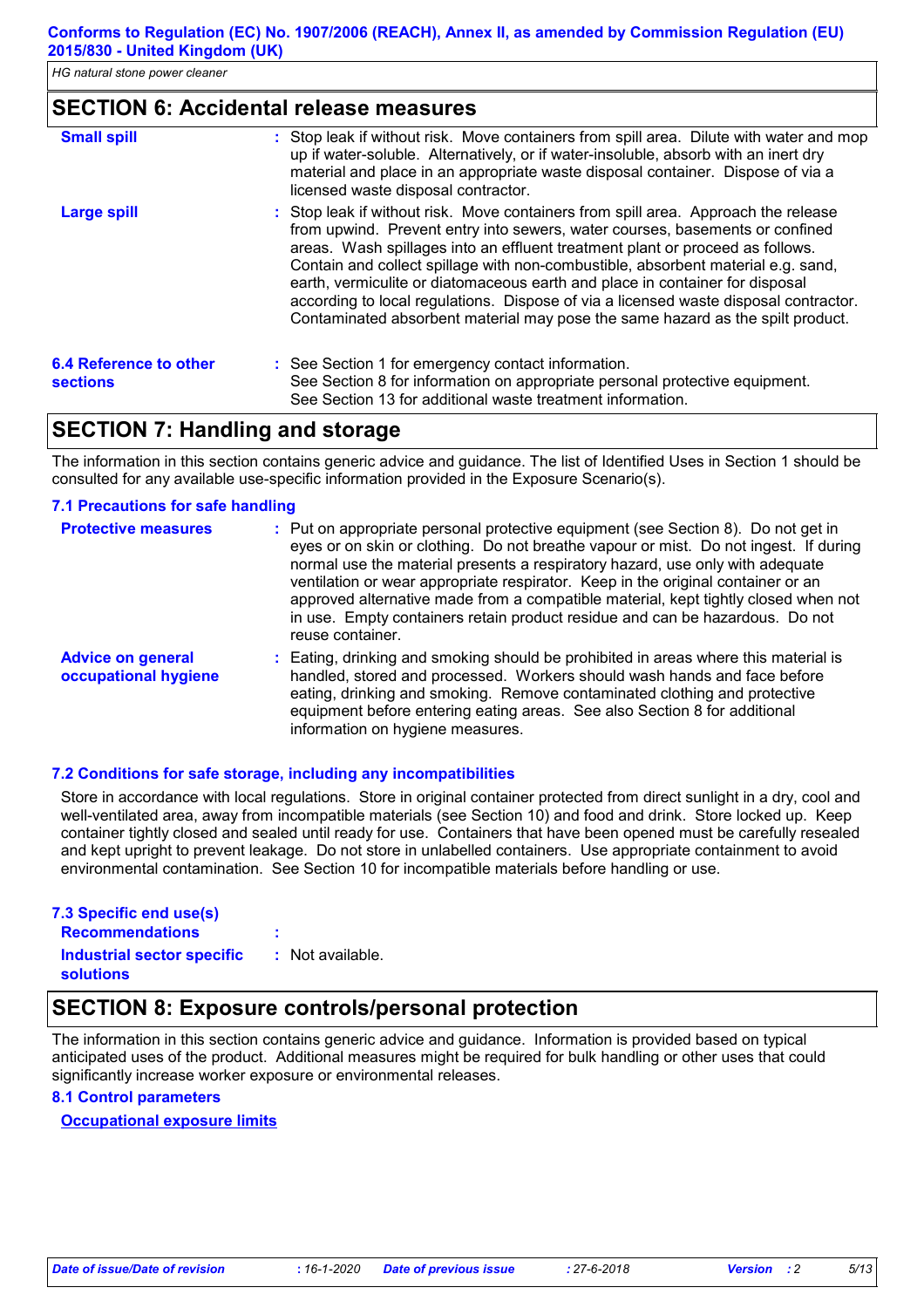# **SECTION 8: Exposure controls/personal protection**

| <b>Product/ingredient name</b>                    |           | <b>Exposure limit values</b>                                                                                                                                                                                                                                                                                                                                                                                                                                                                                                                                                                                                                                                                                                                                                                                                                                                                                                                                                                                          |
|---------------------------------------------------|-----------|-----------------------------------------------------------------------------------------------------------------------------------------------------------------------------------------------------------------------------------------------------------------------------------------------------------------------------------------------------------------------------------------------------------------------------------------------------------------------------------------------------------------------------------------------------------------------------------------------------------------------------------------------------------------------------------------------------------------------------------------------------------------------------------------------------------------------------------------------------------------------------------------------------------------------------------------------------------------------------------------------------------------------|
| 2-(2-butoxyethoxy)ethanol                         |           | EH40/2005 WELs (United Kingdom (UK), 12/2011).<br>STEL: 15 ppm 15 minutes.<br>TWA: 10 ppm 8 hours.<br>TWA: 67,5 mg/m <sup>3</sup> 8 hours.<br>STEL: 101,2 mg/m <sup>3</sup> 15 minutes.                                                                                                                                                                                                                                                                                                                                                                                                                                                                                                                                                                                                                                                                                                                                                                                                                               |
| <b>Recommended monitoring</b><br>procedures       | required. | : If this product contains ingredients with exposure limits, personal, workplace<br>atmosphere or biological monitoring may be required to determine the effectiveness<br>of the ventilation or other control measures and/or the necessity to use respiratory<br>protective equipment. Reference should be made to monitoring standards, such as<br>the following: European Standard EN 689 (Workplace atmospheres - Guidance for<br>the assessment of exposure by inhalation to chemical agents for comparison with<br>limit values and measurement strategy) European Standard EN 14042 (Workplace<br>atmospheres - Guide for the application and use of procedures for the assessment<br>of exposure to chemical and biological agents) European Standard EN 482<br>(Workplace atmospheres - General requirements for the performance of procedures<br>for the measurement of chemical agents) Reference to national guidance<br>documents for methods for the determination of hazardous substances will also be |
| <b>DNELS/DMELS</b>                                |           |                                                                                                                                                                                                                                                                                                                                                                                                                                                                                                                                                                                                                                                                                                                                                                                                                                                                                                                                                                                                                       |
| No DNELs/DMELs available.                         |           |                                                                                                                                                                                                                                                                                                                                                                                                                                                                                                                                                                                                                                                                                                                                                                                                                                                                                                                                                                                                                       |
| <b>PNECs</b><br>No PNECs available                |           |                                                                                                                                                                                                                                                                                                                                                                                                                                                                                                                                                                                                                                                                                                                                                                                                                                                                                                                                                                                                                       |
| <b>8.2 Exposure controls</b>                      |           |                                                                                                                                                                                                                                                                                                                                                                                                                                                                                                                                                                                                                                                                                                                                                                                                                                                                                                                                                                                                                       |
| <b>Appropriate engineering</b><br><b>controls</b> |           | : If user operations generate dust, fumes, gas, vapour or mist, use process<br>enclosures, local exhaust ventilation or other engineering controls to keep worker<br>exposure to airborne contaminants below any recommended or statutory limits.                                                                                                                                                                                                                                                                                                                                                                                                                                                                                                                                                                                                                                                                                                                                                                     |
| <b>Individual protection measures</b>             |           |                                                                                                                                                                                                                                                                                                                                                                                                                                                                                                                                                                                                                                                                                                                                                                                                                                                                                                                                                                                                                       |
| <b>Hygiene measures</b>                           |           | : Wash hands, forearms and face thoroughly after handling chemical products,<br>before eating, smoking and using the lavatory and at the end of the working period.<br>Appropriate techniques should be used to remove potentially contaminated clothing.<br>Wash contaminated clothing before reusing. Ensure that eyewash stations and<br>safety showers are close to the workstation location.                                                                                                                                                                                                                                                                                                                                                                                                                                                                                                                                                                                                                     |
| <b>Eye/face protection</b>                        |           | Safety eyewear complying with an approved standard should be used when a risk<br>assessment indicates this is necessary to avoid exposure to liquid splashes, mists,<br>gases or dusts. If contact is possible, the following protection should be worn,<br>unless the assessment indicates a higher degree of protection: chemical splash<br>goggles and/or face shield. If inhalation hazards exist, a full-face respirator may be<br>required instead. Recommended: safety glasses with side-shields                                                                                                                                                                                                                                                                                                                                                                                                                                                                                                               |
| <b>Skin protection</b>                            |           |                                                                                                                                                                                                                                                                                                                                                                                                                                                                                                                                                                                                                                                                                                                                                                                                                                                                                                                                                                                                                       |
| <b>Hand protection</b>                            |           | Use protective gloves. Staff training in the correct use and maintenance of personal<br>protective equipment must be guaranteed.<br>· Protection for long-term use or submersion<br>For long-term use or submersion, use nitrile rubber gloves of a thickness of at least<br>0.38mm (thickness depends on type of glove and quality), for a penetration time of<br>at least 480 minutes, tested according to the standard EN 374:2003.                                                                                                                                                                                                                                                                                                                                                                                                                                                                                                                                                                                |
|                                                   | 2003.     | · Protection for short-term use (≤30 min) or splash protection<br>For short-term use $(≤30$ min) or splash protection, use nitrile rubber gloves of a<br>thickness of at least 0.38mm (thickness depends on type of glove and quality), for a<br>penetration time of at least 30 minutes, tested according to the standard EN 374:                                                                                                                                                                                                                                                                                                                                                                                                                                                                                                                                                                                                                                                                                    |
|                                                   |           | IMPORTANT: in order to guarantee the safe use of gloves, the following has to be<br>considered when choosing suitable protective gloves:<br>- The simultaneous use of other chemical products;                                                                                                                                                                                                                                                                                                                                                                                                                                                                                                                                                                                                                                                                                                                                                                                                                        |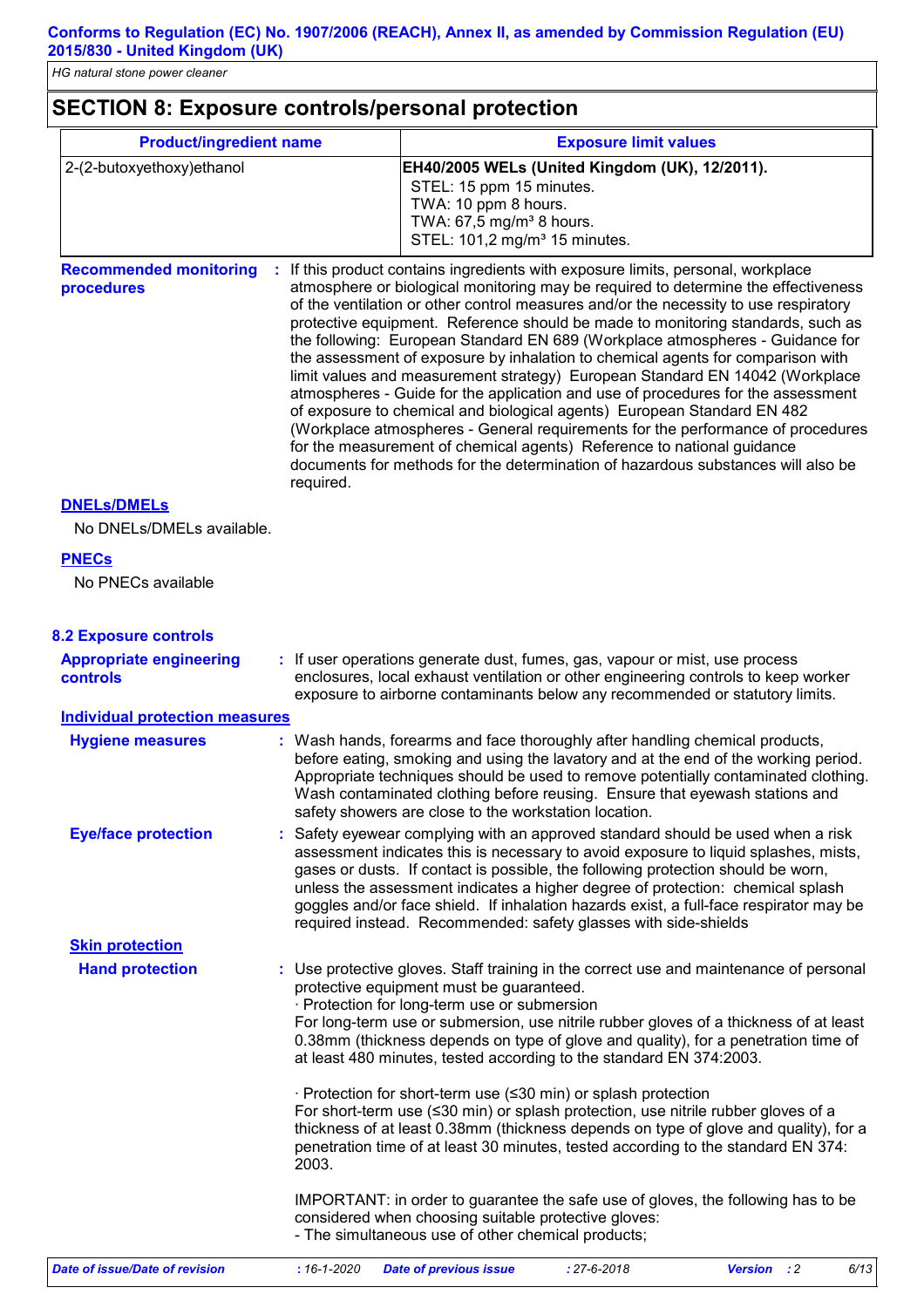# **SECTION 8: Exposure controls/personal protection**

|                                                  | - Necessary protection against physical risks like cutting, perforation or thermal<br>hazards; and                                                                                                                                                                                                                              |
|--------------------------------------------------|---------------------------------------------------------------------------------------------------------------------------------------------------------------------------------------------------------------------------------------------------------------------------------------------------------------------------------|
|                                                  | - The manufacturer's instructions and/or specifications for the gloves.                                                                                                                                                                                                                                                         |
| <b>Body protection</b>                           | : Personal protective equipment for the body should be selected based on the task<br>being performed and the risks involved and should be approved by a specialist<br>before handling this product.                                                                                                                             |
| <b>Other skin protection</b>                     | : Appropriate footwear and any additional skin protection measures should be<br>selected based on the task being performed and the risks involved and should be<br>approved by a specialist before handling this product.                                                                                                       |
| <b>Respiratory protection</b>                    | Based on the hazard and potential for exposure, select a respirator that meets the<br>appropriate standard or certification. Respirators must be used according to a<br>respiratory protection program to ensure proper fitting, training, and other important<br>aspects of use.                                               |
| <b>Thermal hazards</b>                           |                                                                                                                                                                                                                                                                                                                                 |
| <b>Environmental exposure</b><br><b>controls</b> | : Emissions from ventilation or work process equipment should be checked to<br>ensure they comply with the requirements of environmental protection legislation.<br>In some cases, fume scrubbers, filters or engineering modifications to the process<br>equipment will be necessary to reduce emissions to acceptable levels. |

# **SECTION 9: Physical and chemical properties**

#### **9.1 Information on basic physical and chemical properties**

| <b>Appearance</b>                                      |    |                                                                      |
|--------------------------------------------------------|----|----------------------------------------------------------------------|
| <b>Physical state</b>                                  |    | : Liquid.                                                            |
| <b>Colour</b>                                          |    | White.                                                               |
| <b>Odour</b>                                           |    | Odourless.                                                           |
| <b>Odour threshold</b>                                 |    | Not available.                                                       |
| pH                                                     |    | 8 to 9                                                               |
| <b>Melting point/freezing point</b>                    |    | $: 0^{\circ}C$                                                       |
| <b>Initial boiling point and</b><br>boiling range      |    | $:$ >100 $^{\circ}$ C                                                |
| <b>Flash point</b>                                     |    | Closed cup: >100°C                                                   |
| <b>Evaporation rate</b>                                |    | Not available.                                                       |
| <b>Flammability (solid, gas)</b>                       |    | : Not available.                                                     |
| <b>Upper/lower flammability or</b><br>explosive limits |    | : Not available.                                                     |
| <b>Vapour pressure</b>                                 |    | : Not available.                                                     |
| <b>Vapour density</b>                                  |    | Not available.                                                       |
| <b>Relative density</b>                                | t. | 1,025                                                                |
| <b>Solubility(ies)</b>                                 |    | Easily soluble in the following materials: cold water and hot water. |
| <b>Partition coefficient: n-octanol/:</b><br>water     |    | Not available.                                                       |
| <b>Auto-ignition temperature</b>                       |    | : Not available.                                                     |
| <b>Decomposition temperature</b>                       |    | Not available.                                                       |
| <b>Viscosity</b>                                       |    | : Not available.                                                     |
| <b>Explosive properties</b>                            |    | Not available.                                                       |
| <b>Oxidising properties</b>                            |    | Not available.                                                       |
| 9.2 Other information                                  |    |                                                                      |
| <b>Solubility in water</b>                             | t. | Not available.                                                       |
| No additional information.                             |    |                                                                      |

*Date of issue/Date of revision* **:** *16-1-2020 Date of previous issue : 27-6-2018 Version : 2 7/13*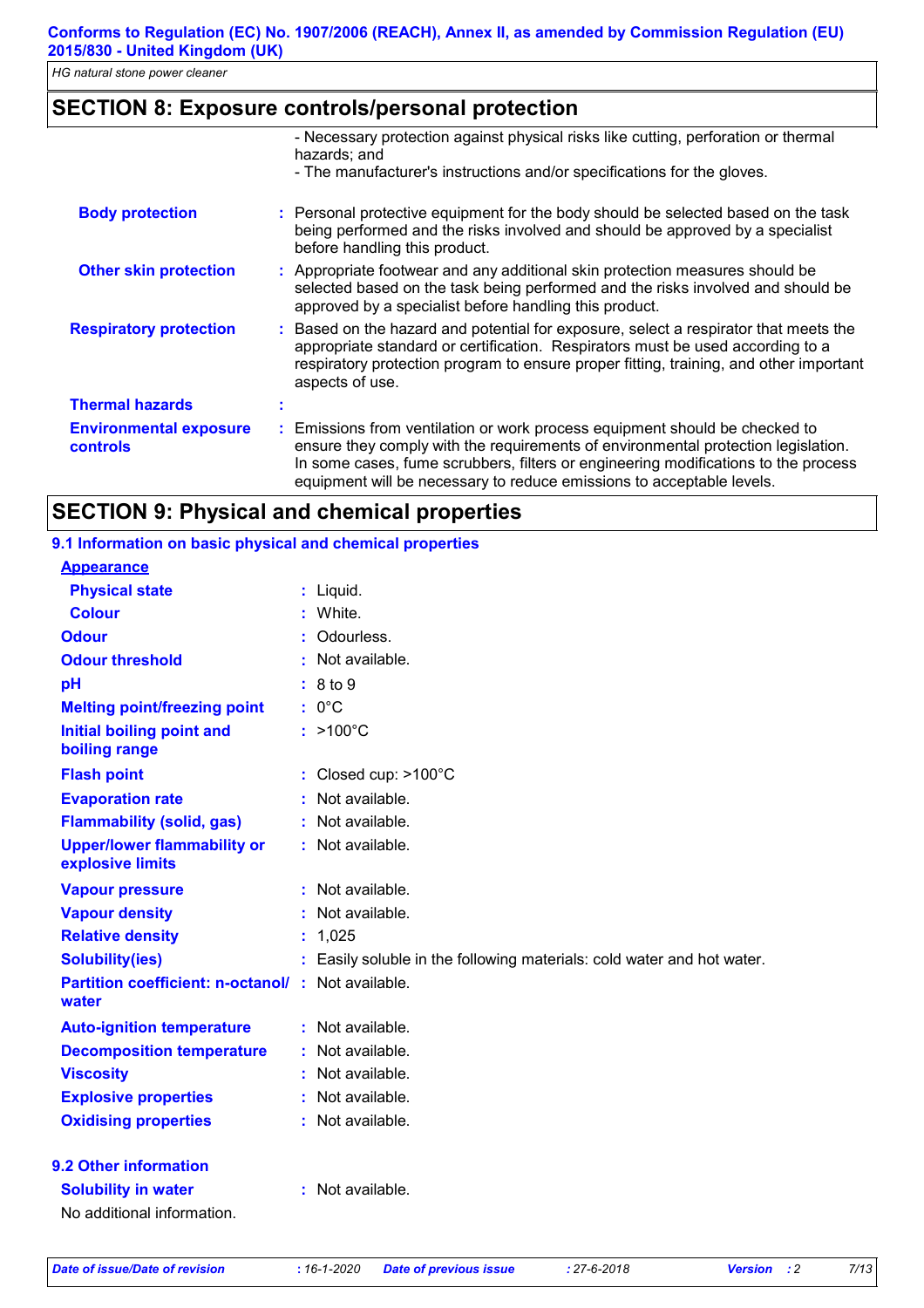| SECTION 10: Stability and reactivity |  |
|--------------------------------------|--|
|--------------------------------------|--|

| <b>10.1 Reactivity</b>                          | : No specific test data related to reactivity available for this product or its ingredients.              |
|-------------------------------------------------|-----------------------------------------------------------------------------------------------------------|
| <b>10.2 Chemical stability</b>                  | : The product is stable.                                                                                  |
| 10.3 Possibility of<br>hazardous reactions      | : Under normal conditions of storage and use, hazardous reactions will not occur.                         |
| <b>10.4 Conditions to avoid</b>                 | : Not applicable                                                                                          |
| <b>10.5 Incompatible materials</b>              | : No specific data.                                                                                       |
| <b>10.6 Hazardous</b><br>decomposition products | : Under normal conditions of storage and use, hazardous decomposition products<br>should not be produced. |

# **SECTION 11: Toxicological information**

#### **11.1 Information on toxicological effects**

#### **Acute toxicity**

| <b>Product/ingredient name</b>         | <b>Result</b> | <b>Species</b> | <b>Dose</b> | <b>Exposure</b> |
|----------------------------------------|---------------|----------------|-------------|-----------------|
| 2-(2-butoxyethoxy)ethanol              | ILD50 Dermal  | Rabbit         | 2700 mg/kg  |                 |
|                                        | ILD50 Oral    | Rat            | 4500 mg/kg  |                 |
| Alcohols, C9-11, ethoxylated LD50 Oral |               | Rat            | 1378 mg/kg  |                 |

**Conclusion/Summary :** Not available.

#### **Acute toxicity estimates**

Not available.

### **Irritation/Corrosion**

| <b>Product/ingredient name</b>                            | <b>Result</b>            | <b>Species</b> | <b>Score</b> | <b>Exposure</b>           | <b>Observation</b> |
|-----------------------------------------------------------|--------------------------|----------------|--------------|---------------------------|--------------------|
| 2-(2-butoxyethoxy) ethanol                                | Eyes - Moderate irritant | Rabbit         |              | 24 hours 20<br>milligrams |                    |
|                                                           | Eyes - Severe irritant   | Rabbit         |              | 20 milligrams             |                    |
| <b>Conclusion/Summary</b>                                 | $:$ Not available.       |                |              |                           |                    |
| <b>Sensitisation</b>                                      |                          |                |              |                           |                    |
| <b>Conclusion/Summary</b>                                 | : Not available.         |                |              |                           |                    |
| <b>Mutagenicity</b>                                       |                          |                |              |                           |                    |
| <b>Conclusion/Summary</b>                                 | : Not available.         |                |              |                           |                    |
| <b>Carcinogenicity</b>                                    |                          |                |              |                           |                    |
| <b>Conclusion/Summary</b>                                 | : Not available.         |                |              |                           |                    |
| <b>Reproductive toxicity</b>                              |                          |                |              |                           |                    |
| <b>Conclusion/Summary</b>                                 | : Not available.         |                |              |                           |                    |
| <b>Teratogenicity</b>                                     |                          |                |              |                           |                    |
| <b>Conclusion/Summary</b>                                 | : Not available.         |                |              |                           |                    |
| Specific target organ toxicity (single exposure)          |                          |                |              |                           |                    |
| Not available.                                            |                          |                |              |                           |                    |
| <b>Specific target organ toxicity (repeated exposure)</b> |                          |                |              |                           |                    |
| Not available.                                            |                          |                |              |                           |                    |

#### **Aspiration hazard**

Not available.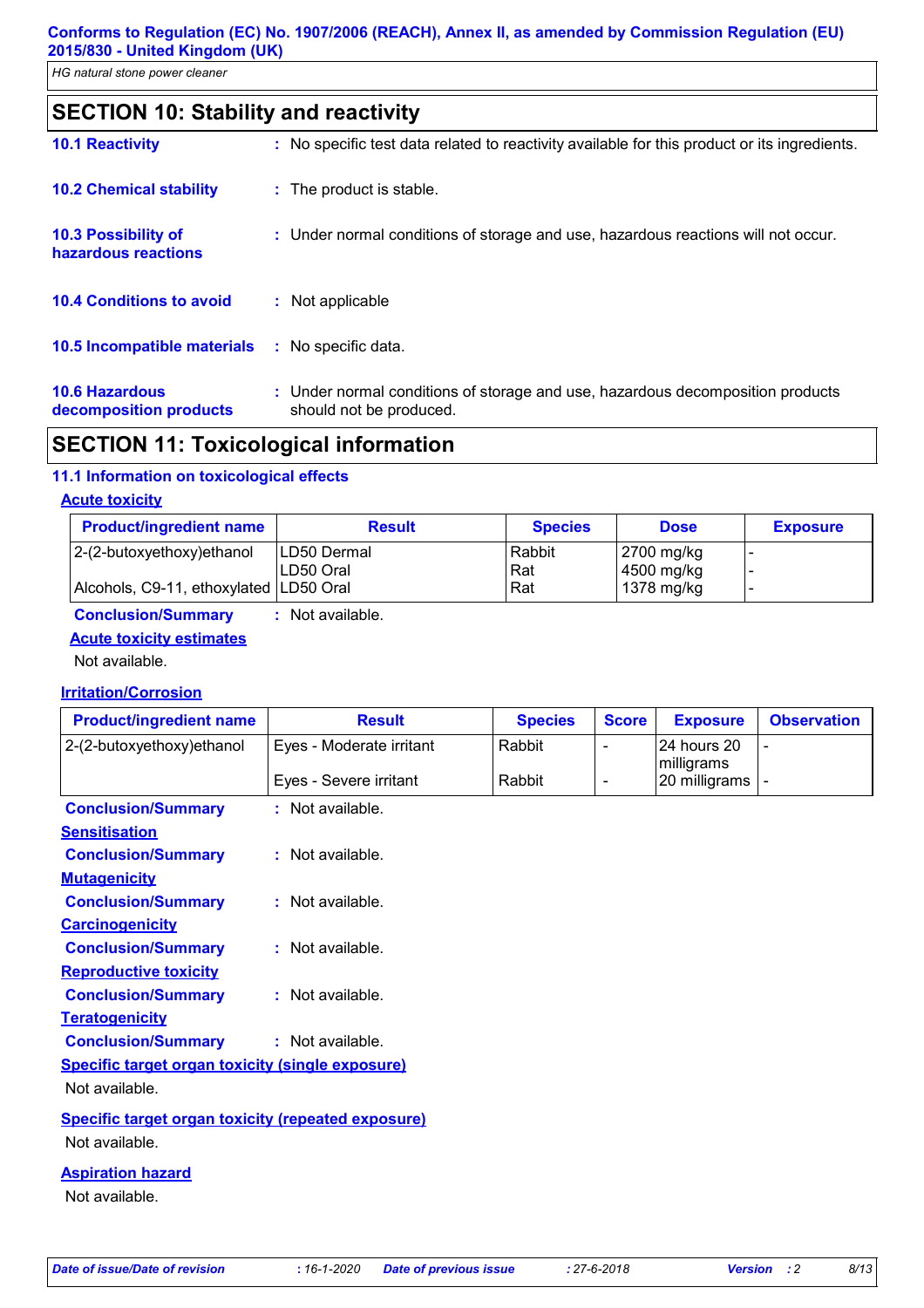# **SECTION 11: Toxicological information**

**Information on likely routes : Not available. of exposure**

# **Potential acute health effects**

| Eye contact         | : Causes serious eye damage.                        |
|---------------------|-----------------------------------------------------|
| <b>Inhalation</b>   | : No known significant effects or critical hazards. |
| <b>Skin contact</b> | : No known significant effects or critical hazards. |
| <b>Ingestion</b>    | : No known significant effects or critical hazards. |

#### **Symptoms related to the physical, chemical and toxicological characteristics**

| <b>Eye contact</b>  | : Adverse symptoms may include the following:<br>pain<br>watering<br>redness                           |
|---------------------|--------------------------------------------------------------------------------------------------------|
| <b>Inhalation</b>   | : No specific data.                                                                                    |
| <b>Skin contact</b> | : Adverse symptoms may include the following:<br>pain or irritation<br>redness<br>blistering may occur |
| <b>Ingestion</b>    | : Adverse symptoms may include the following:<br>stomach pains                                         |

#### **Delayed and immediate effects as well as chronic effects from short and long-term exposure**

| <b>Short term exposure</b>                        |                                                     |
|---------------------------------------------------|-----------------------------------------------------|
| <b>Potential immediate</b><br>effects             | : Not available.                                    |
| <b>Potential delayed effects</b>                  | $:$ Not available.                                  |
| Long term exposure                                |                                                     |
| <b>Potential immediate</b><br>effects             | : Not available.                                    |
| <b>Potential delayed effects : Not available.</b> |                                                     |
| <b>Potential chronic health effects</b>           |                                                     |
| Not available.                                    |                                                     |
| <b>Conclusion/Summary</b>                         | : Not available.                                    |
| <b>General</b>                                    | No known significant effects or critical hazards.   |
| <b>Carcinogenicity</b>                            | : No known significant effects or critical hazards. |
| <b>Mutagenicity</b>                               | No known significant effects or critical hazards.   |
| <b>Teratogenicity</b>                             | No known significant effects or critical hazards.   |
| <b>Developmental effects</b>                      | No known significant effects or critical hazards.   |
| <b>Fertility effects</b>                          | No known significant effects or critical hazards.   |
|                                                   |                                                     |

#### **Other information :**

: Not available.

# **SECTION 12: Ecological information**

#### **12.1 Toxicity**

| <b>Product/ingredient name</b> | <b>Result</b>                       | <b>Species</b>             | <b>Exposure</b> |
|--------------------------------|-------------------------------------|----------------------------|-----------------|
| 2-(2-butoxyethoxy) ethanol     | Acute LC50 1300000 µg/l Fresh water | Fish - Lepomis macrochirus | 96 hours        |
| Alcohols, C9-11, ethoxylated   | Acute EC50 5,36 mg/l Fresh water    | Crustaceans - Ceriodaphnia | l48 hours       |
|                                |                                     | dubia - Neonate            |                 |
|                                | Acute EC50 2686 µg/l Fresh water    | Daphnia - Daphnia magna -  | l48 hours       |
|                                |                                     | Neonate                    |                 |
|                                | Acute LC50 8500 µg/l Fresh water    | Fish - Pimephales promelas | 196 hours       |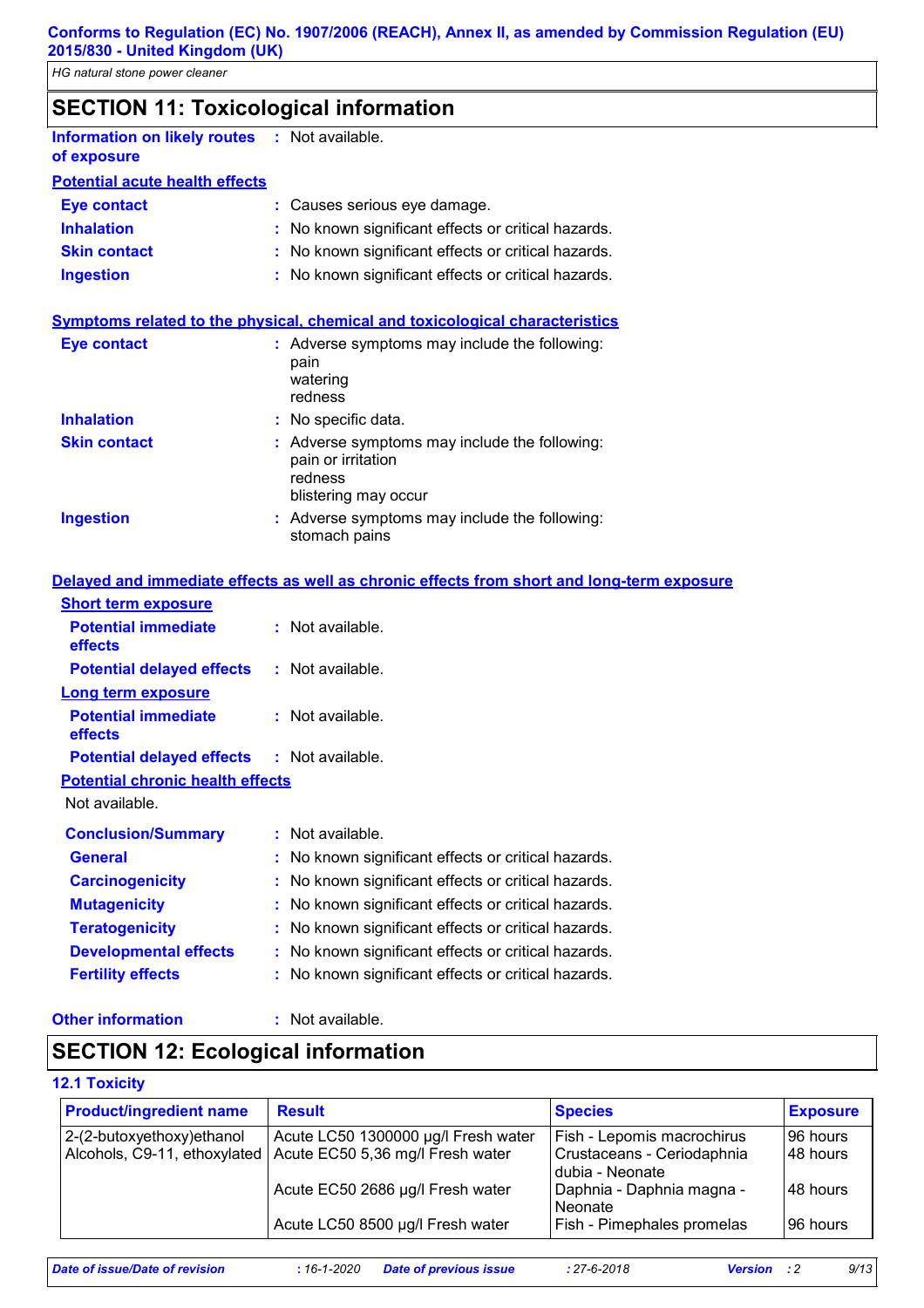#### **Conforms to Regulation (EC) No. 1907/2006 (REACH), Annex II, as amended by Commission Regulation (EU) 2015/830 - United Kingdom (UK)**

*HG natural stone power cleaner*

# **SECTION 12: Ecological information**

**Conclusion/Summary :** Readily biodegradable

#### **12.2 Persistence and degradability**

| <b>Product/ingredient name</b>      | Test                     | <b>Result</b>            |                   | <b>Dose</b> | <b>Inoculum</b>         |
|-------------------------------------|--------------------------|--------------------------|-------------------|-------------|-------------------------|
| Alcohols, C9-11, ethoxylated        | OECD 301                 | 88 % - Readily - 28 days |                   |             |                         |
| <b>Conclusion/Summary</b>           | : Readily biodegradable  |                          |                   |             |                         |
| <b>Product/ingredient name</b>      | <b>Aquatic half-life</b> |                          | <b>Photolysis</b> |             | <b>Biodegradability</b> |
| HG natural stone power<br>I cleaner |                          |                          |                   |             | Readily                 |
| Alcohols, C9-11, ethoxylated        |                          |                          |                   |             | Readily                 |

#### **12.3 Bioaccumulative potential**

| <b>Product/ingredient name</b> | <b>LogP</b> <sub>ow</sub> | <b>BCF</b> | <b>Potential</b> |
|--------------------------------|---------------------------|------------|------------------|
| $ 2-(2-butoxyethoxy)$ ethanol  |                           |            | low              |

| 12.4 Mobility in soil                                   |                  |
|---------------------------------------------------------|------------------|
| <b>Soil/water partition</b><br><b>coefficient (Koc)</b> | : Not available. |
| <b>Mobility</b>                                         | : Not available. |

#### **12.5 Results of PBT and vPvB assessment**

| <b>PBT</b>  | : Not applicable. |  |
|-------------|-------------------|--|
| <b>vPvB</b> | : Not applicable. |  |

**12.6 Other adverse effects** : No known significant effects or critical hazards.

### **SECTION 13: Disposal considerations**

The information in this section contains generic advice and guidance. The list of Identified Uses in Section 1 should be consulted for any available use-specific information provided in the Exposure Scenario(s).

#### **13.1 Waste treatment methods**

| <b>Product</b>             |                                                                                                                                                                                                                                                                                                                                                                                                                                                                                                                                                      |
|----------------------------|------------------------------------------------------------------------------------------------------------------------------------------------------------------------------------------------------------------------------------------------------------------------------------------------------------------------------------------------------------------------------------------------------------------------------------------------------------------------------------------------------------------------------------------------------|
| <b>Methods of disposal</b> | : The generation of waste should be avoided or minimised wherever possible.<br>Disposal of this product, solutions and any by-products should at all times comply<br>with the requirements of environmental protection and waste disposal legislation<br>and any regional local authority requirements. Dispose of surplus and non-<br>recyclable products via a licensed waste disposal contractor. Waste should not be<br>disposed of untreated to the sewer unless fully compliant with the requirements of<br>all authorities with jurisdiction. |
| <b>Hazardous waste</b>     | : The classification of the product may meet the criteria for a hazardous waste.                                                                                                                                                                                                                                                                                                                                                                                                                                                                     |
| <b>Packaging</b>           |                                                                                                                                                                                                                                                                                                                                                                                                                                                                                                                                                      |
| <b>Methods of disposal</b> | : The generation of waste should be avoided or minimised wherever possible. Waste<br>packaging should be recycled. Incineration or landfill should only be considered<br>when recycling is not feasible.                                                                                                                                                                                                                                                                                                                                             |
| <b>Special precautions</b> | : This material and its container must be disposed of in a safe way. Care should be<br>taken when handling emptied containers that have not been cleaned or rinsed out.<br>Empty containers or liners may retain some product residues. Avoid dispersal of<br>spilt material and runoff and contact with soil, waterways, drains and sewers.                                                                                                                                                                                                         |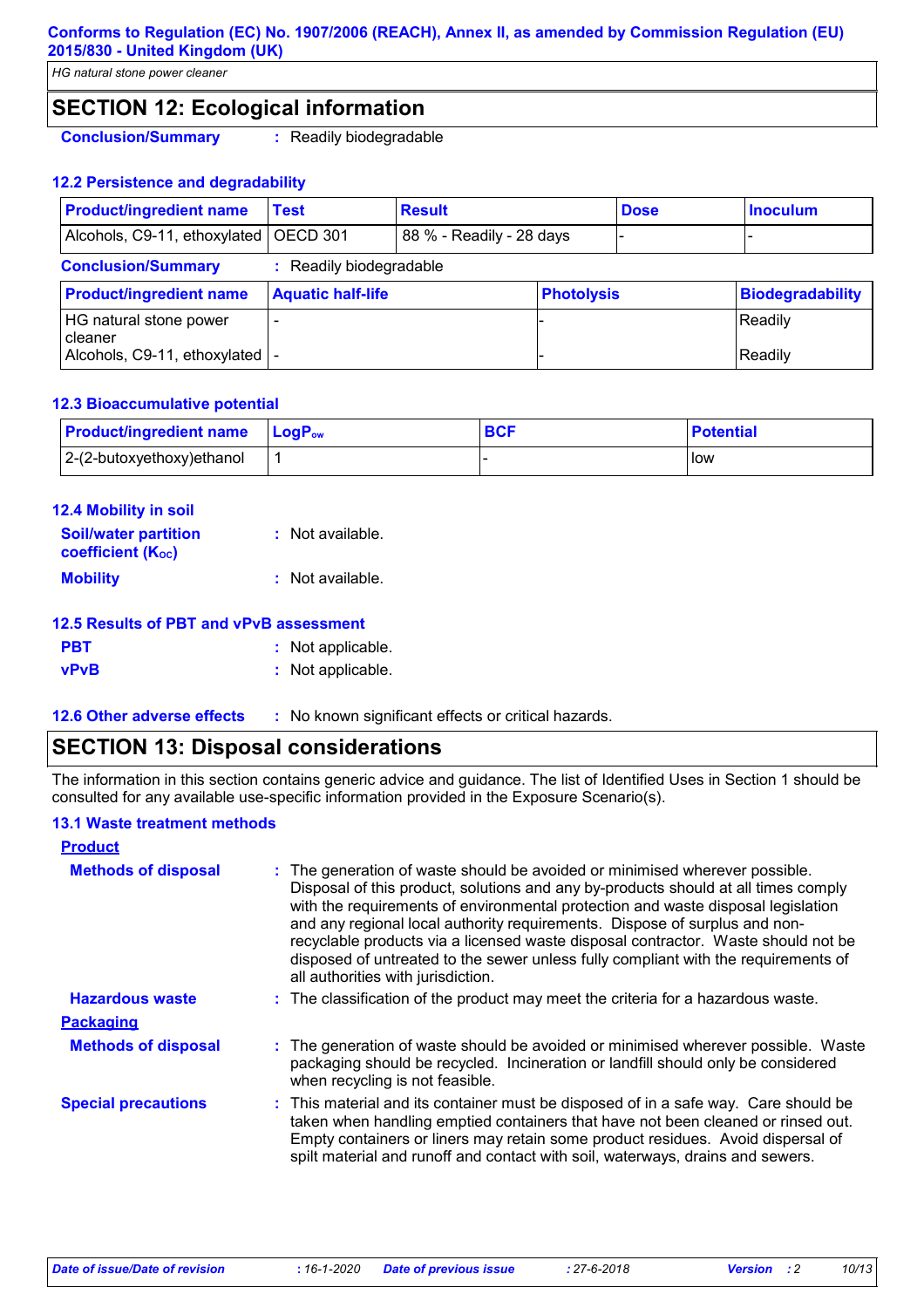# **SECTION 14: Transport information**

|                                           | <b>ADR/RID</b>           | <b>ADN</b>     | <b>IMDG</b>    | <b>IATA</b>              |
|-------------------------------------------|--------------------------|----------------|----------------|--------------------------|
| 14.1 UN number                            | Not regulated.           | Not regulated. | Not regulated. | Not regulated.           |
| 14.2 UN proper<br>shipping name           | $\overline{\phantom{a}}$ |                |                |                          |
| <b>14.3 Transport</b><br>hazard class(es) | $\blacksquare$           |                |                | $\overline{\phantom{0}}$ |
| 14.4 Packing<br>group                     |                          |                |                |                          |
| 14.5<br><b>Environmental</b><br>hazards   | No.                      | No.            | No.            | No.                      |
| <b>Additional</b><br>information          |                          |                |                |                          |

**14.6 Special precautions for : Transport within user's premises: always transport in closed containers that are user** upright and secure. Ensure that persons transporting the product know what to do in the event of an accident or spillage.

**14.7 Transport in bulk according to Annex II of Marpol and the IBC Code :** Not applicable.

### **SECTION 15: Regulatory information**

**15.1 Safety, health and environmental regulations/legislation specific for the substance or mixture**

**EU Regulation (EC) No. 1907/2006 (REACH)**

**Annex XIV - List of substances subject to authorisation**

**Annex XIV**

None of the components are listed.

**Substances of very high concern**

None of the components are listed.

**Other EU regulations Annex XVII - Restrictions on the manufacture, placing on the market and use of certain dangerous substances, mixtures and articles** : Not applicable.

#### **Europe inventory :** Not determined. **Black List Chemicals :**

**(76/464/EEC)**

**Ozone depleting substances (1005/2009/EU)**

Not listed.

**Prior Informed Consent (PIC) (649/2012/EU)** Not listed.

#### **Seveso Directive**

This product is not controlled under the Seveso Directive.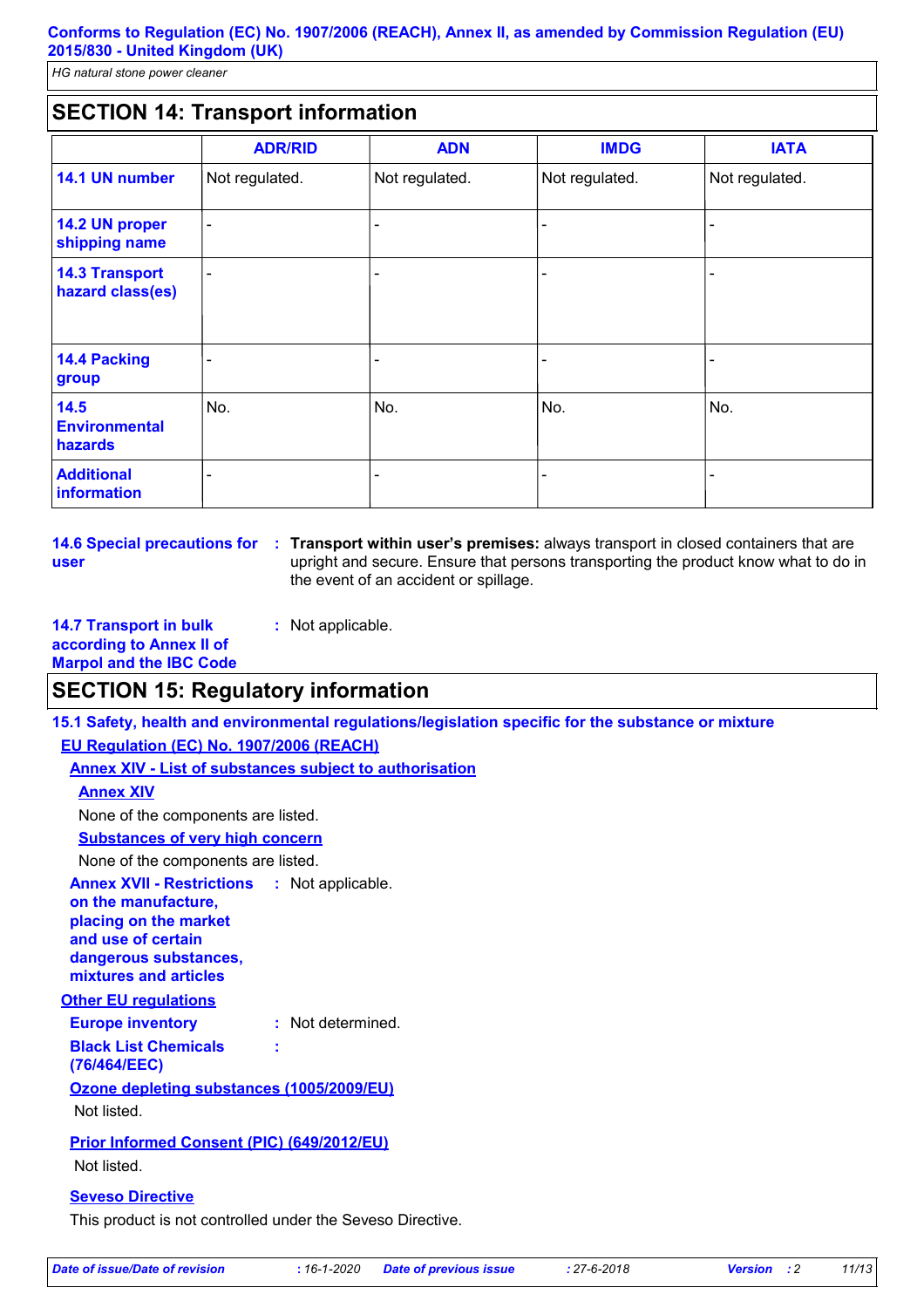#### **Conforms to Regulation (EC) No. 1907/2006 (REACH), Annex II, as amended by Commission Regulation (EU) 2015/830 - United Kingdom (UK)**

*HG natural stone power cleaner*

# **SECTION 15: Regulatory information**

| <b>Contains (Regulation</b><br>(EC) No 648/2004) | non-ionic surfactants, phosphates                                                                    | $< 5\%$ |
|--------------------------------------------------|------------------------------------------------------------------------------------------------------|---------|
|                                                  | preservation agents: benzisothiazolinone, methylisothiazolinone, 2-bromo-<br>2-nitropropane-1,3-diol |         |

**References :**

**International regulations**

**Chemical Weapon Convention List Schedules I, II & III Chemicals**

Not listed.

#### **Montreal Protocol (Annexes A, B, C, E)**

Not listed.

**Stockholm Convention on Persistent Organic Pollutants** Not listed.

# **Rotterdam Convention on Prior Informed Consent (PIC)**

Not listed.

#### **UNECE Aarhus Protocol on POPs and Heavy Metals**

Not listed.

| <b>International lists</b> |                                                                                      |
|----------------------------|--------------------------------------------------------------------------------------|
| <b>National inventory</b>  |                                                                                      |
| <b>Australia</b>           | : Not determined.                                                                    |
| <b>Canada</b>              | : Not determined.                                                                    |
| <b>China</b>               | : Not determined.                                                                    |
| <b>Turkey</b>              | : Not determined.                                                                    |
| <b>United States</b>       | : Not determined.                                                                    |
| <b>Taiwan</b>              | : Not determined.                                                                    |
| <b>Philippines</b>         | : Not determined.                                                                    |
| <b>New Zealand</b>         | : Not determined.                                                                    |
| <b>Malaysia</b>            | : Not determined.                                                                    |
| <b>Republic of Korea</b>   | : Not determined.                                                                    |
| <b>Japan</b>               | : Japan inventory (ENCS): Not determined.<br>Japan inventory (ISHL): Not determined. |

| <b>15.2 Chemical safety</b> | This product contains substances for which Chemical Safety Assessments are still |
|-----------------------------|----------------------------------------------------------------------------------|
| assessment                  | required.                                                                        |

### **SECTION 16: Other information**

 $\nabla$  Indicates information that has changed from previously issued version.

| <b>Abbreviations and</b> | $:$ ATE = Acute Toxicity Estimate                                                                       |                                                                               |  |
|--------------------------|---------------------------------------------------------------------------------------------------------|-------------------------------------------------------------------------------|--|
| acronyms                 |                                                                                                         | CLP = Classification, Labelling and Packaging Regulation [Regulation (EC) No. |  |
|                          | 1272/2008]                                                                                              |                                                                               |  |
|                          | DMEL = Derived Minimal Effect Level                                                                     |                                                                               |  |
|                          | DNEL = Derived No Effect Level                                                                          |                                                                               |  |
|                          | EUH statement = CLP-specific Hazard statement                                                           |                                                                               |  |
|                          | PBT = Persistent, Bioaccumulative and Toxic                                                             |                                                                               |  |
|                          | PNEC = Predicted No Effect Concentration                                                                |                                                                               |  |
|                          | <b>RRN = REACH Registration Number</b>                                                                  |                                                                               |  |
|                          | vPvB = Very Persistent and Very Bioaccumulative                                                         |                                                                               |  |
|                          | <u>Procedure used to derive the classification according to Regulation (EC) No. 1272/2008 [CLP/GHS]</u> |                                                                               |  |
|                          | Claesification                                                                                          | <b>Iuctification</b>                                                          |  |

| <b>Classification</b>          |             |                               | <b>Justification</b> |                      |       |
|--------------------------------|-------------|-------------------------------|----------------------|----------------------|-------|
| Eye Dam. 1, H318               |             |                               | Expert judgment      |                      |       |
| Date of issue/Date of revision | : 16-1-2020 | <b>Date of previous issue</b> | $: 27 - 6 - 2018$    | <b>Version</b><br>:2 | 12/13 |